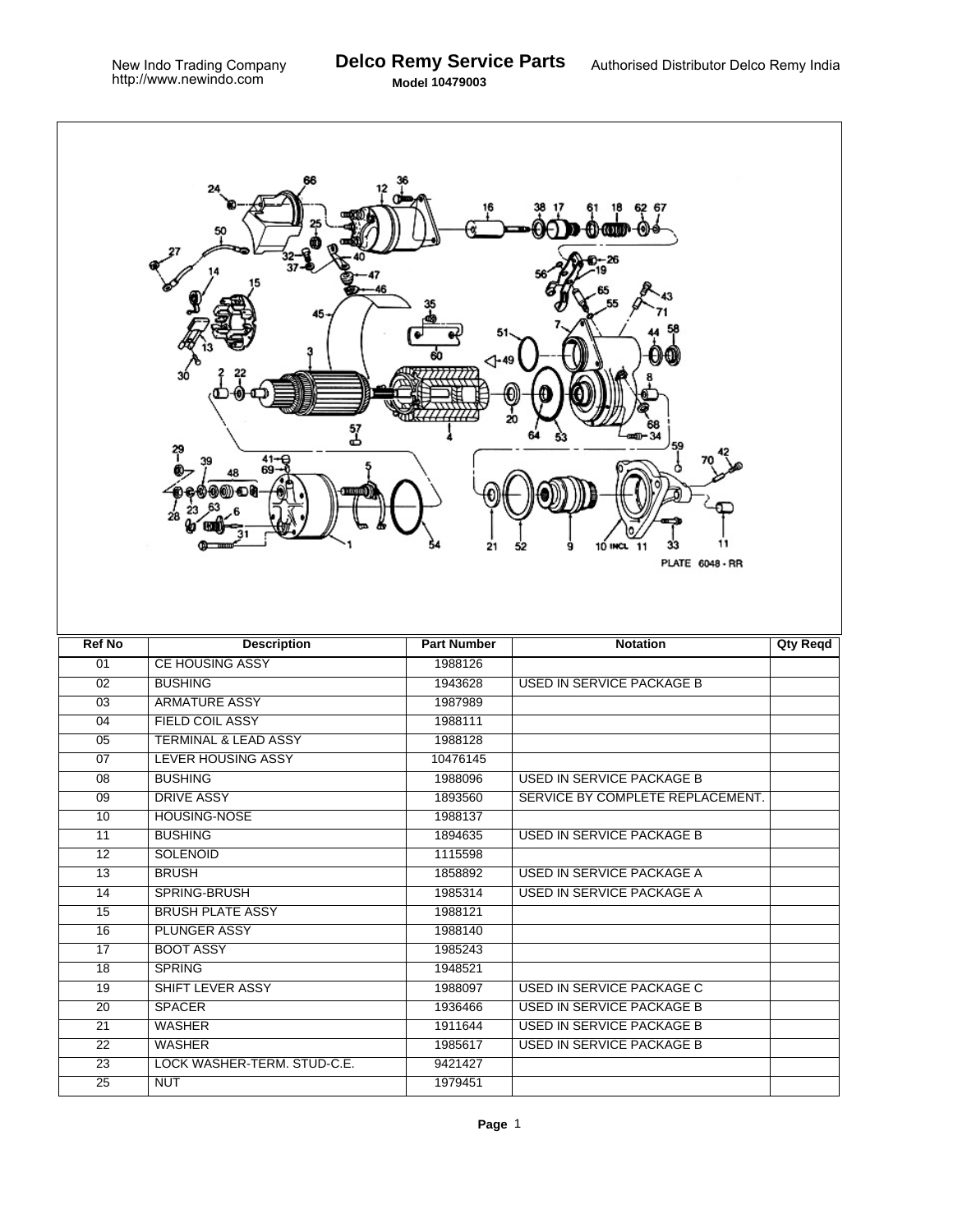| 6267<br>20<br>57<br>م<br>41-<br>69-<br>39<br>11<br><b>10 INCL</b><br>21<br>-11<br>52<br>9<br><b>PLATE 6048 - RR</b> |                           |                    |                                          |                 |  |  |  |
|---------------------------------------------------------------------------------------------------------------------|---------------------------|--------------------|------------------------------------------|-----------------|--|--|--|
| <b>Ref No</b>                                                                                                       | <b>Description</b>        | <b>Part Number</b> | <b>Notation</b>                          | <b>Qty Reqd</b> |  |  |  |
| $\overline{26}$                                                                                                     | <b>NUT</b>                | 9412305            | <b>USED IN SERVICE PACKAGE B &amp; C</b> |                 |  |  |  |
| $\overline{27}$                                                                                                     | <b>NUT ASSY</b>           | 1979365            |                                          |                 |  |  |  |
| $\overline{28}$                                                                                                     | NUT-TERM.-C.E. FRAME      | 9441934            |                                          |                 |  |  |  |
| $\overline{29}$                                                                                                     | <b>NUT</b>                | 1979451            |                                          |                 |  |  |  |
| 30                                                                                                                  | <b>SCREW</b>              | 10467191           | <b>USED IN SERVICE PACKAGE A</b>         |                 |  |  |  |
| $\overline{31}$                                                                                                     | <b>SCREW ASSY</b>         | 10499635           | <b>USED IN SERVICE PACKAGE A &amp; B</b> |                 |  |  |  |
| $\overline{32}$                                                                                                     | <b>BOLT</b>               | 10497770           |                                          |                 |  |  |  |
| 34                                                                                                                  | <b>BOLT</b>               | 10499639           |                                          |                 |  |  |  |
| $\overline{35}$                                                                                                     | <b>SCREW</b>              | 10499632           |                                          |                 |  |  |  |
| 36                                                                                                                  | <b>BOLT</b>               | 10497770           |                                          |                 |  |  |  |
| 38                                                                                                                  | <b>WASHER</b>             | 1948519            |                                          |                 |  |  |  |
| $\overline{39}$                                                                                                     | <b>WASHER</b>             | 30205              |                                          |                 |  |  |  |
| 40                                                                                                                  | <b>CONNECTOR</b>          | 10476198           |                                          |                 |  |  |  |
| 41                                                                                                                  | CUP                       | 1985246            | USED IN SERVICE PACKAGE B                |                 |  |  |  |
| $\overline{42}$                                                                                                     | CUP                       | 1978756            | <b>USED IN SERVICE PACKAGE B</b>         |                 |  |  |  |
| 43                                                                                                                  | CUP                       | 1985246            | <b>USED IN SERVICE PACKAGE B</b>         |                 |  |  |  |
| 44                                                                                                                  | <b>GASKET</b>             | 1964857            | <b>USED IN SERVICE PACKAGE B &amp; C</b> |                 |  |  |  |
| 45                                                                                                                  | <b>INSULATOR</b>          | 1988100            |                                          |                 |  |  |  |
| 46                                                                                                                  | <b>INSULATOR-TERMINAL</b> | 1988339            |                                          |                 |  |  |  |
| $\overline{47}$                                                                                                     | <b>INSULATOR-TERMINAL</b> | 1988340            |                                          |                 |  |  |  |
| 48                                                                                                                  | <b>SERV PKG</b>           | 10495183           |                                          |                 |  |  |  |
| 50                                                                                                                  | <b>LEAD ASSY</b>          | 10497105           |                                          |                 |  |  |  |
| $\overline{51}$                                                                                                     | O RING                    | 1985304            | <b>USED IN SERVICE PACKAGE B &amp; C</b> |                 |  |  |  |